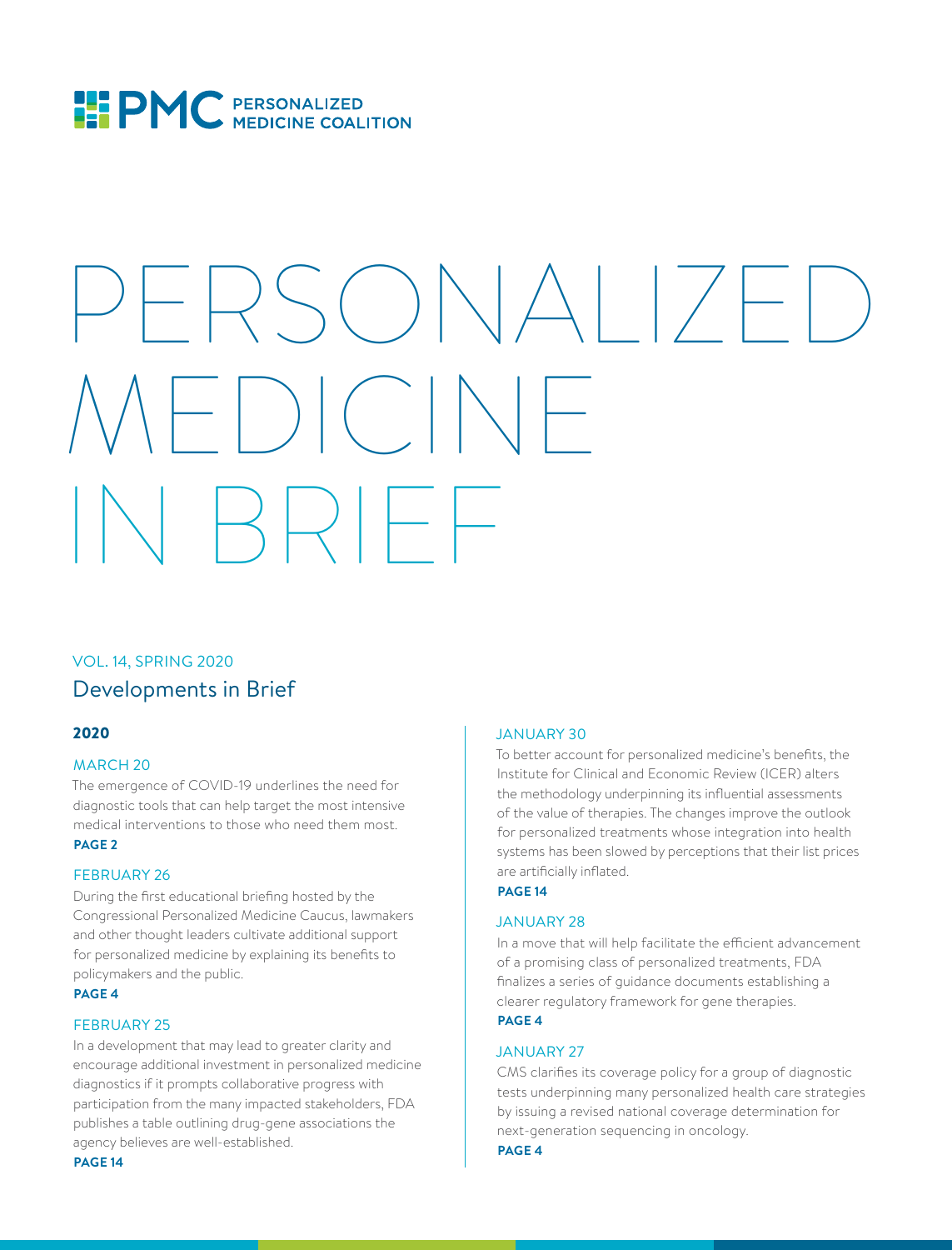#### **PRESIDENT'S BRIEF**

### Personalized Medicine in the Aftermath of COVID-19

by Edward Abrahams, PMC President



**Over the course of the last month**, leaders from the Personalized Medicine Coalition have been considering how the emergence of the SARS-CoV-2 virus has reshaped our lives in a matter of weeks.

In the United States, many, including PMC Board Secretary Michael Pellini, M.D., Managing Partner, Section 32, a venture capital firm, have argued that we missed an opportunity to employ diagnostic testing early on to detect and contain the pathogen.

In an opinion piece published on March 29 in *The Timmerman Report* titled "Knowledge is Power: Don't Give Up on Diagnostic Tests for COVID-19," Pellini



In an opinion piece in *The Timmerman Report* titled "Knowledge is Power: Don't Give Up on Diagnostic Tests for COVID-19," PMC Board Secretary Michael Pellini, M.D., Managing Partner, Section 32, a venture capital firm, who is pictured here at *The 15th Annual Personalized Medicine Conference at Harvard Medical School*, calls for a national testing program that would help the United States combat COVID-19 by targeting the most intensive medical interventions and deploying resources to those who need them most — something that personalized medicine has long promised to do.

laments the fact that following "a decade of breathtaking progress" in science and technology, citizens in every corner of the country have been forced into virtual exile to avoid this new virus. In Pellini's estimation, we must demand that our government employ all available testing technologies to help target treatments to those patients who most need them and focus prevention strategies on at-risk geographic areas without shutting down the economy of the country. Our failure to do so thus far, he writes, "borders on malpractice at the national level," though he notes that industry has stepped up to meet the need since the outbreak of the virus.

Former Food and Drug Administration commissioner Scott Gottlieb, M.D., and Lauren Silvis, a Senior Vice President at Tempus, a "data-driven precision medicine" company, echo the need for an evidence-based approach in an op-ed for *The Wall Street Journal* on March 29 titled "The Road Back to Normal: More, Better Testing." Gottlieb and Silvis call on Congressional leaders to fund a "sentinel surveillance system" that "allows cases to be identified and tracked in real time without overburdening providers with data entry and case reports."

These lessons learned from the emergence of COVID-19 will undoubtedly shape discussions about the future of health care in America and around the world for years to come. As demonstrated in the following pages, PMC is well-positioned to influence those discussions, believing that personalized medicine can and will play an increasingly important role.

The overwhelming influx of patients who may be infected with the new virus reminds us of the need for diagnostic tools that can help target the most intensive medical interventions to those who need them most. As PMC Senior Vice President for Public Policy Cynthia A. Bens explains on pp. 4–5, policymakers in the U.S. are increasingly recognizing that personalized medicine gives us the ability to do that.

Congressional lawmakers, Bens notes, have formed a bipartisan, bicameral Personalized Medicine Caucus that is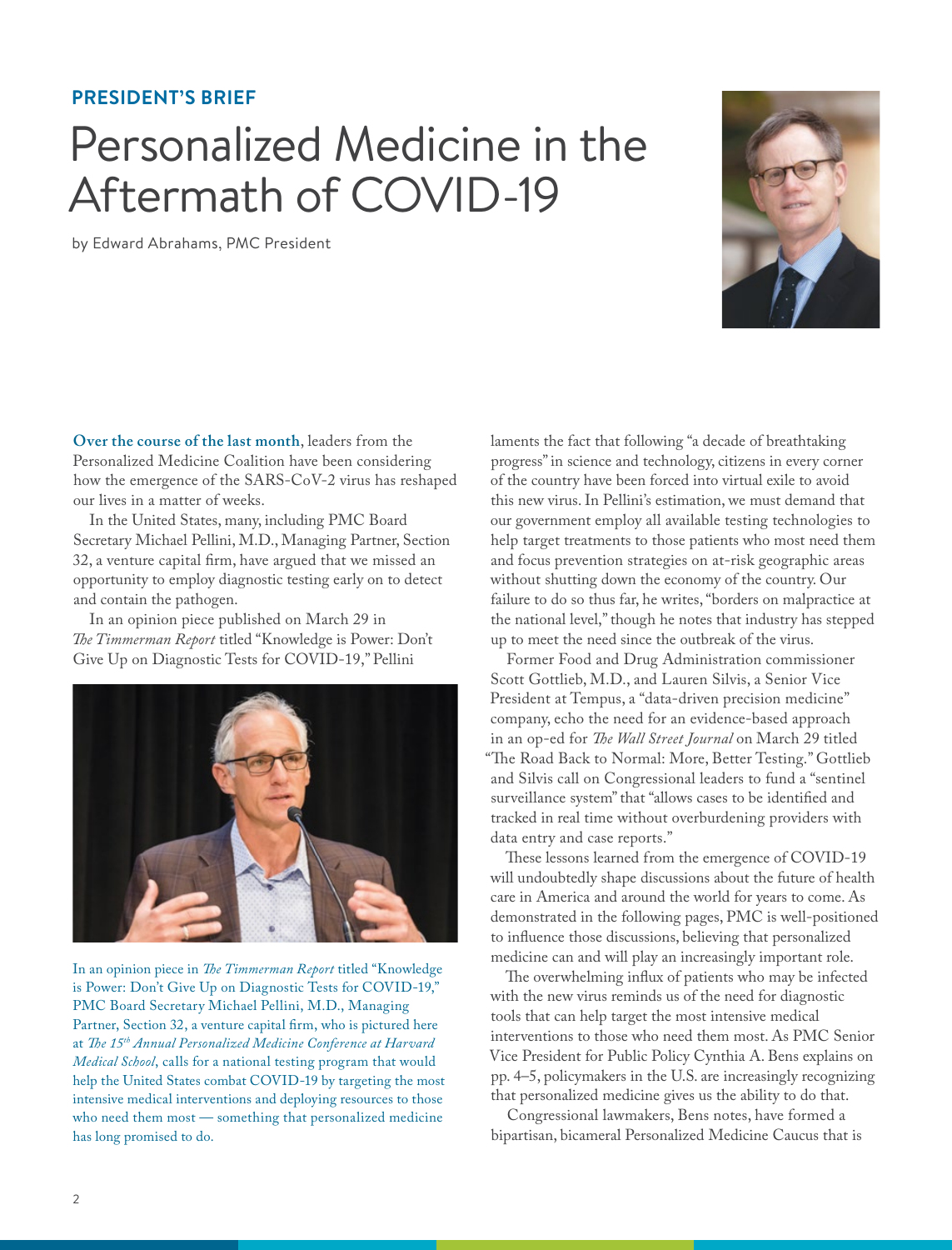committed to advancing the field. And officials at FDA and the Centers for Medicare and Medicaid Services have taken steps to ensure that safe and effective products and services underpinning personalized medicine are available as quickly as possible.

To bolster PMC's educational efforts, the Coalition will soon convene an Education Council that will shape messages disseminated to decision-makers in the public and private sectors, beginning with those outlined in the forthcoming *Personalized Medicine Report: Opportunity, Challenges, and the Future* (see p. 8). The report, written by Daryl Pritchard, Ph.D., Senior Vice President, Science Policy, and overseen by an advisory committee of experts in the field, will describe the rapid pace of scientific progress in personalized medicine and highlight the ongoing challenges it faces in regulation, reimbursement, and clinical adoption. As Pritchard explains on pp. 6–7, PMC has also developed *A Research Program Studying the Clinical and Economic Utility of Personalized* 

*Medicine in Multiple Disease States*, which will encourage payers and providers to adopt supportive policies and practices by underlining the clinical and economic benefits of the field.

In brief, we believe, as Gregory Downing, D.O., Ph.D., formerly a government official at the U.S. Department of Health and Human Services, contends on pp. 10–11, that "there has never been a better time to be an innovator in health care." As Downing also notes, our continued success will depend on "broad coalitions of stakeholders" working together "to achieve the common good" in the interest of patients.

All of this underlines the increased importance of *The 16th Annual Personalized Medicine Conference at Harvard Medical School*, scheduled for November 18–19, where we will convene more than 500 of the world's leading clinicians, industry executives, investors, patient advocates, payers, policy experts, and researchers to explore the issues facing the field in what we hope will be the aftermath of the COVID-19 crisis as well as the 2020 elections in the U.S.

## THE 16TH ANNUAL PERSONALIZED MEDICINE CONFERENCE

From an Enterprise to an Era

### SAVE THE DATES

November 18–19, 2020 Harvard Medical School

www.PersonalizedMedicineConference.org

O O O PERSONALIZED **O O O MEDICINE** CONFERENCE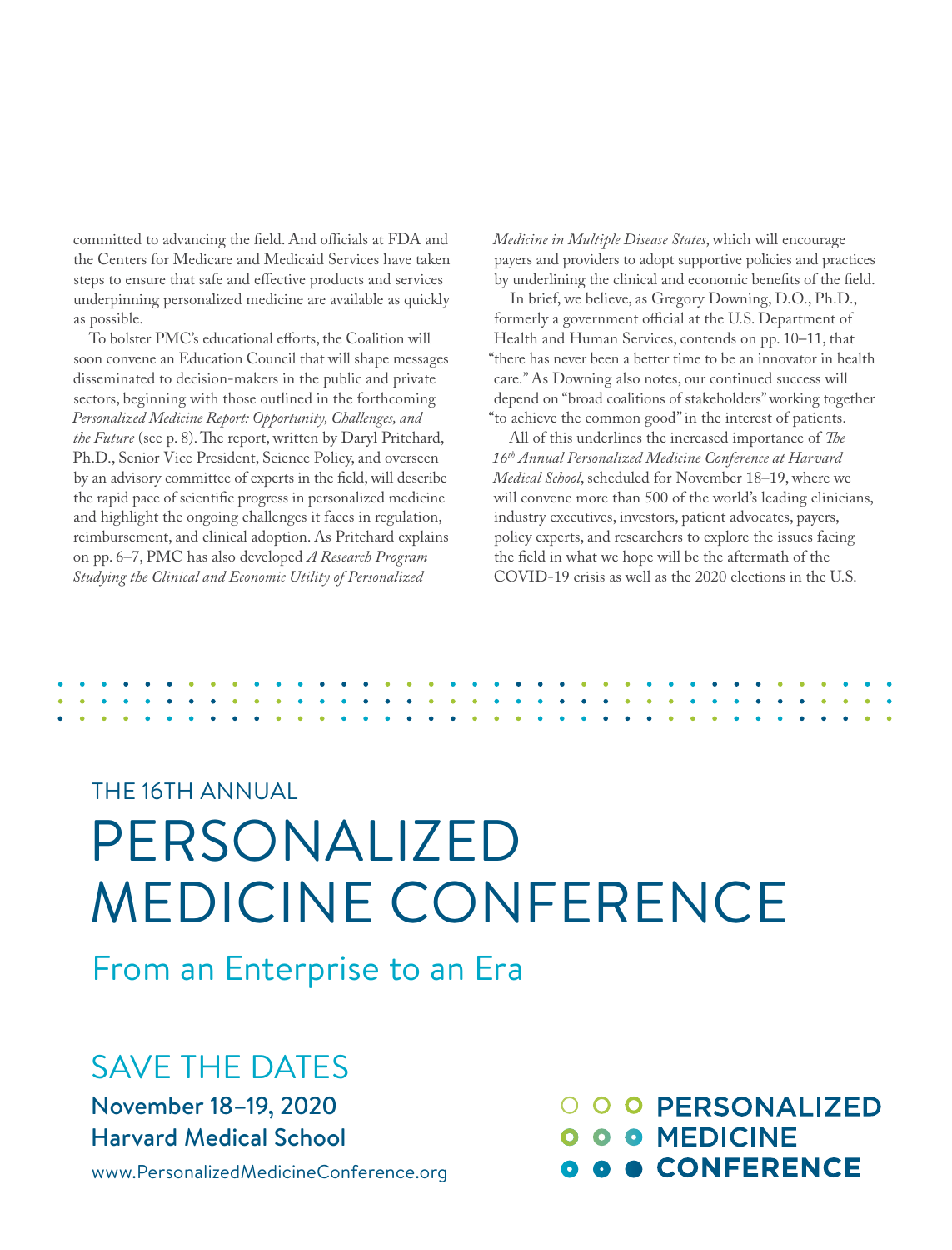#### **PUBLIC POLICY BRIEF**

### Policymakers Improve Outlook for Personalized Medicine in US With Attention to Educational, Regulatory, Reimbursement Priorities



by Cynthia A. Bens, PMC Senior Vice President, Public Policy

**In recent months, policymakers in the U.S. have advanced a series of educational, regulatory, and reimbursement initiatives** designed to improve the outlook for personalized medicine. In addition to encouraging continued investments in the field, these initiatives underline the progress proponents for personalized medicine have made in informing decision-makers about personalized medicine's significance for patients and health systems.

Some members of Congress are now standing four-square behind personalized medicine. On the morning of February 26, for example, *Politico Pro* published an interview with Rep. Eric Swalwell (D-CA), who serves as co-chair of the newly formed Congressional Personalized Medicine Caucus alongside Rep. Tom Emmer (R-MN) and Sens. Tim Scott

(R-SC) and Kyrsten Sinema (D-AZ). The interview is titled "Swalwell's Plan to Slash Health Care Costs With Precision Medicine." Citing contentions also expressed in the Personalized Medicine Coalition's *Personalized Medicine Report: Opportunity, Challenges, and the Future*, Swalwell touted the benefits of curative personalized treatments and avoiding the "costly trial-and-error process." At the caucus' first briefing, which PMC co-hosted with the caucus co-chairs during the afternoon of the same day, Emmer echoed those sentiments.

Emmer also encouraged policymakers to help "define the regulatory process to ensure that innovation isn't stalled." On this front, officials at the Food and Drug Administration continue to make progress under the



The Congressional Personalized Medicine Caucus' first briefing featured remarks from the following panelists from the private sector (listed from left to right in the order in which they appear): Peter Halliburton, caregiver to son, Carter; Keith Stewart, M.B., Ch.B., Director, Center for Individualized Medicine, Mayo Clinic; Lance Baldo, M.D., Chief Medical Officer, Adaptive Biotechnologies; Lauren Silvis, Senior Vice President, External Affairs, Tempus; Cynthia A. Bens, Senior Vice President, Public Policy, Personalized Medicine Coalition.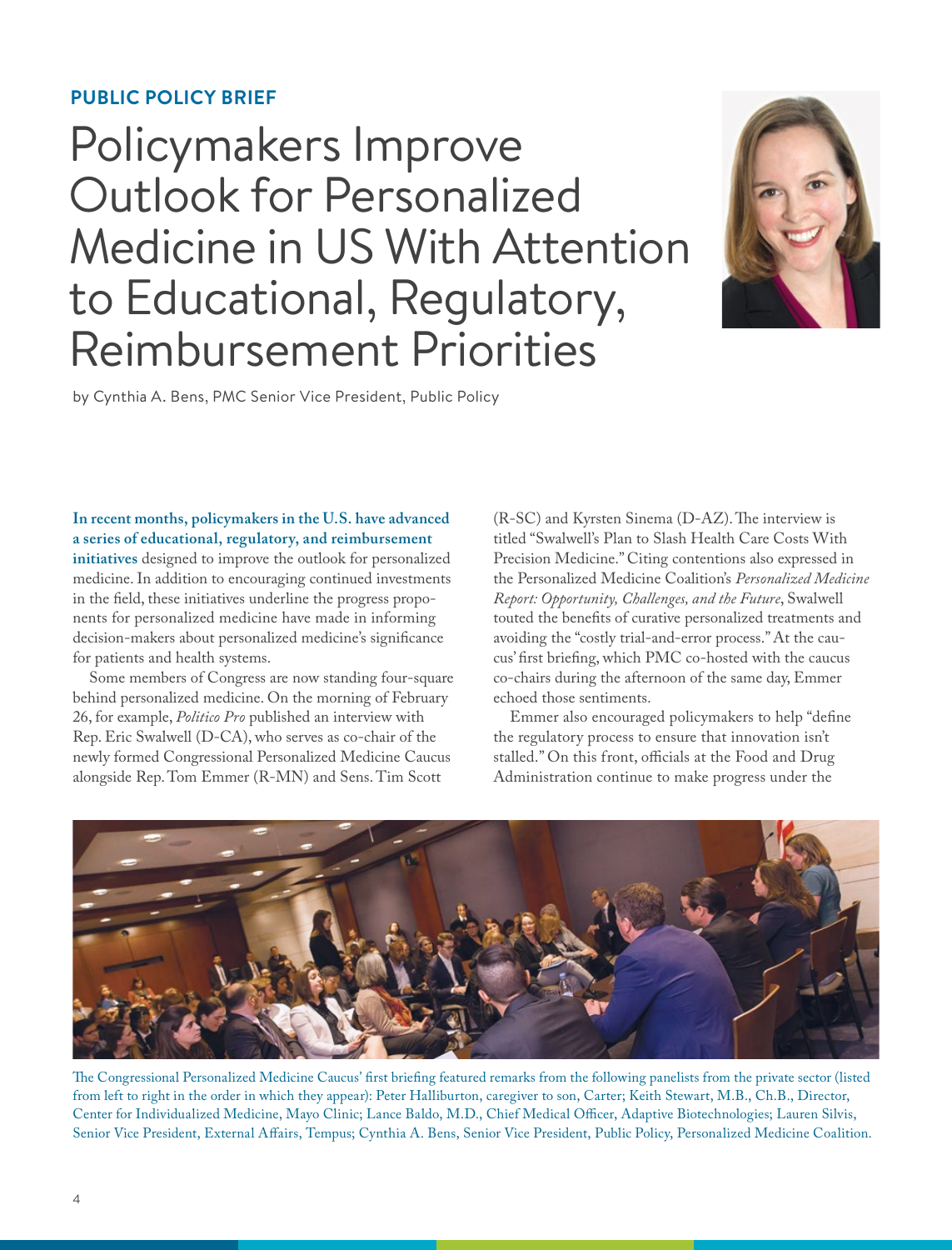"With policymakers embracing key priorities in the critical areas of education, regulation, and reimbursement, an incrementally improved outlook for personalized medicine is coming into focus."

direction of newly confirmed Commissioner Stephen M. Hahn, M.D.

In a series of recently released final guidance documents about gene therapies, for example, FDA outlined a clearer regulatory framework that promises to help facilitate the efficient commercialization of this evolving class of personalized treatments. As PMC noted in its comment letter about draft versions of the guidance documents, these publications will "establish regulatory approaches suitable for an era in which biopharmaceutical companies are increasingly developing therapies that can treat disease in just a few doses by permanently changing the genes in patients' own cells."

Federal officials are also making progress at the Centers for Medicare and Medicaid Services, where strict statutory requirements about the levels of evidence needed to begin covering new tests and treatments can sometimes make it challenging for the agency to cover the cutting-edge products and services underpinning personalized

health care strategies. In response to feedback provided by PMC and other proponents for personalized medicine, CMS has made some strides in clarifying its coverage policy for next-generation sequencing (NGS) in cancer care. In addition to reimbursing for NGS-based testing of tumor cells to guide genetically targeted treatment options, the agency's revised coverage policy institutes national coverage of FDAapproved or -cleared NGS-based testing for genetic variants present in all of a patient's cells that may make patients more susceptible to developing breast and ovarian cancers in the future. The policy also allows regional Medicare Administrative Contractors to cover non-FDA-approved tests for these and other preventive purposes at their discretion. The policy does not, however, cover re-testing, which can be important in managing some cancer diagnoses.

"CMS recognizes that innovation is happening quickly and evidence is moving fast, and the agency wanted to



Lawmakers underlined their expanding commitment to educational, regulatory, and reimbursement issues in personalized medicine during the first educational briefing hosted by the co-chairs of the newly formed Congressional Personalized Medicine Caucus, which took place on February 26. Rep. Eric Swalwell (D-CA), left, said American families are "counting on us to make [reimbursement policies] right." Rep. Tom Emmer (R-MN) called on policymakers to "define the regulatory process to ensure that innovation isn't stalled."

ensure that patients have ready access to this diagnostic test when appropriate," the agency said in a statement.

Of course, the policy landscape for personalized medicine is not without its challenges. Constituents' continued demands for legislation that will reduce the prices they pay for prescription drugs could prompt legislators to adopt sweeping measures that unintentionally eliminate the incentives for developing high-value personalized treatments that address the root causes of diseases. And until policymakers define a clear oversight framework for diagnostic tests in collaboration with industry leaders, many investors hesitate to commercialize tests that would otherwise help make personalized medicine possible by identifying which patients will respond favorably to certain treatments.

Still, with policymakers embracing key priorities in the critical areas of education, regulation, and reimbursement, an incrementally improved outlook for the field is coming into focus.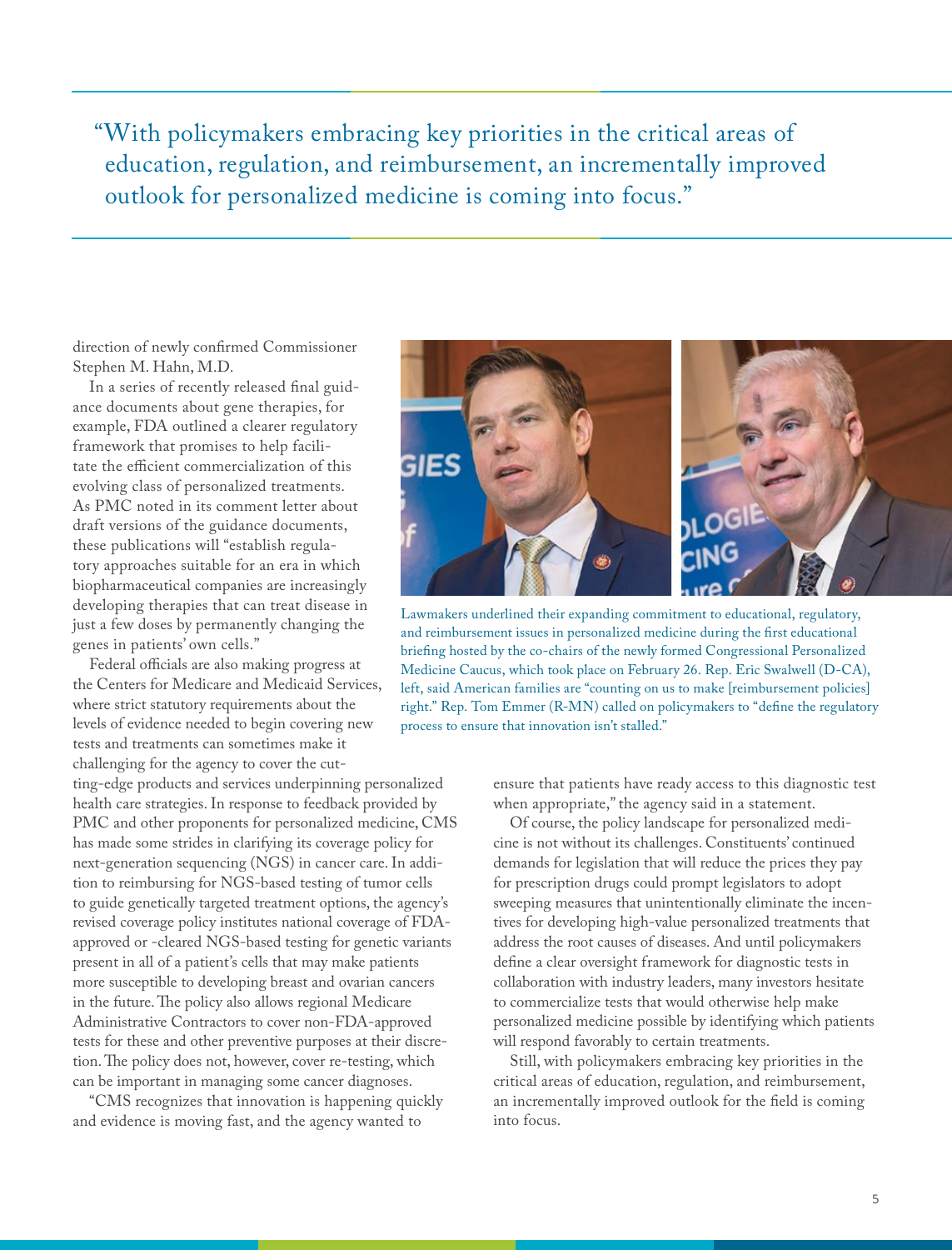#### **SCIENCE POLICY BRIEF**

## With Focus on Evidence Development, Personalized Medicine is on Course Toward Increased Clinical Integration



by Daryl Pritchard, PMC Senior Vice President, Science Policy

**Research and innovation in personalized medicine are** 

**extensive and expanding.** However, despite a steady increase in the number of high-value molecular diagnostics and targeted, cell-based, and gene therapies, the health system has been slow to integrate personalized medicine into clinical practice. Lincoln Nadauld, M.D., Ph.D., Chief, Precision Health, Intermountain Healthcare, told



Lincoln Nadauld, M.D., Ph.D., Chief, Precision Health, Intermountain Healthcare, who is pictured here at *The 15<sup>th</sup> Annual Personalized Medicine Conference at Harvard Medical School*, says he is "tired of young patients showing up in our centers with advanced diseases, when we probably could have known about it and prevented it with personalized medicine." In light of this and similar sentiments circulating among health care professionals, many decision-makers are doubling down on their efforts to accelerate the pace at which personalized medicine is integrated into clinical work streams.

*The Salt Lake Tribune* in July that he "has grown tired of young patients showing up in our centers with advanced diseases, when we probably could have known about it and prevented it with personalized medicine."

Motivated by this and similar sentiments circulating among many health care leaders, decision-makers in the public and private sectors are committed to several priorities that will help bring personalized medicine closer to the forefront of patient care. Although their enthusiasm for the field will not usher in an era of widespread clinical adoption immediately, their support is already having a positive impact for personalized medicine and patients on multiple fronts.

We are beginning to gain a better understanding, for example, of the current landscape of personalized medicine integration and the extent to which reimbursement and operational challenges are slowing the pace of clinical implementation in the U.S.

The Personalized Medicine Coalition commissioned a study to examine various perspectives and practices in order to capture a holistic picture of the clinical adoption of personalized medicine strategies and technologies at a representative sample of health care delivery institutions across the country. The survey informed the calculation of a quantitative framework that assesses progress toward personalized medicine integration at the institutional level, with consideration of multiple clinical areas. Institutions were assigned scores between one (minimal personalized medicine integration) and five (expansive and systematic integration).

The survey found that although U.S. health care organizations are widely distributed in terms of integration across clinical areas, most are at level two or level three. While level four and level five institutions stand out as pioneers in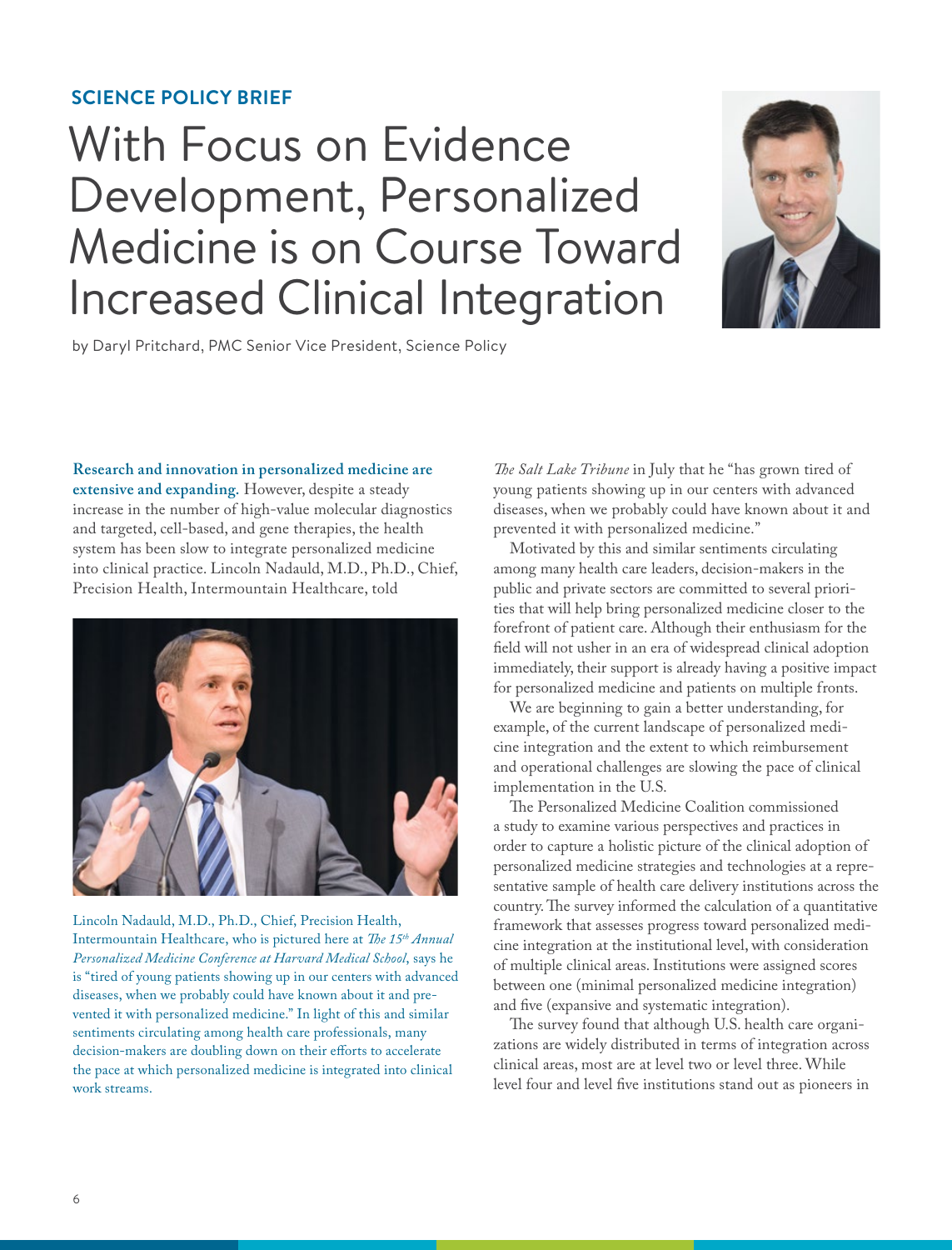"Despite evidence development challenges and significant clinical implementation barriers, the rapid pace of scientific progress, along with an increased recognition of personalized medicine's value proposition, suggest that we are on a course toward expanded clinical adoption."

personalized medicine and are still not common, the dearth of level one institutions suggests that personalized medicine is penetrating health care delivery throughout the broader system and is starting to become more widely practiced. The study will help inform efforts to address the most critical outstanding integration challenges. A team of researchers at Health Advances will join PMC in publishing a report on the findings later this year.

To translate our enhanced understanding of human heterogeneity into clinical applications that are useful to patients and society and to advance their clinical adoption, personalized medicine's leaders must continue to collaborate with policymakers to ensure the efficient advancement of novel diagnostics and targeted treatments.

Here, too, we are making progress.

In *Personalized Medicine at FDA: The Scope & Significance of Progress in 2019*, PMC classified 11 of the 44 new therapeutic molecular entities approved by the U.S. Food and Drug Administration in 2019 — and one new gene therapy — as personalized treatments. The report also highlighted seven newly approved or cleared diagnostics that will expand the frontiers of personalized medicine. The newly approved therapies bring the count of available personalized medicines to more than 230, while each of the diagnostics represents an important breakthrough for a field that is now supported by tens of thousands of tests developed by diagnostic companies and clinical laboratories. The field shows no signs of slowing down. An analysis conducted by L.E.K. Consulting and published by PMC in October, for example, showed that 55 percent of clinical trials for cancer treatments conducted in 2018 involved the use of biomarkers, compared to just 15 percent in 2000.

Policymakers that manage access to novel personalized medicine technologies have a different perspective, however, and often make decisions based on different evidentiary

standards. Persistent questions about the clinical and economic utility of some advanced diagnostic tests are still giving pause to discerning payers and providers, who are responsible for ensuring that patients have access to highvalue medical interventions.

To address these utility concerns and thereby help facilitate an increased clinical uptake of personalized medicine, PMC plans to summarize the evidence demonstrating the importance of personalized medicine in a new edition of its *Personalized Medicine Report: Opportunity, Challenges and the Future* for publication later this year. The Coalition is also seeking partners to support an even more robust *Research Program Studying the Clinical and Economic Utility of Personalized Medicine in Multiple Disease States*.

Meanwhile, efforts to build the evidence that demonstrates the value of personalized medicine have made some headway in affecting access policies. In addition to the Centers for Medicare and Medicaid's recent national coverage determination for genomic sequencing in cancer care, many public and private payers favor coverage and reimbursement for genomic tests used for a number of purposes, including for cancer tumor testing, noninvasive prenatal testing, and for patients with rare or undiagnosed diseases. To gain a better understanding of how payer coverage policies affect the utilization of genomic testing, PMC is working with Illumina and other partners on a study titled *The Utilization of Genomic Testing in the US: A Landscape Analysis*. This analysis will provide further insight into genomic testing implementation trends and barriers.

Despite evidence development challenges and significant clinical implementation barriers, the rapid pace of scientific progress, along with an increased recognition of personalized medicine's value proposition, suggest that we are on a course toward expanded clinical adoption.

Patients hope for no less.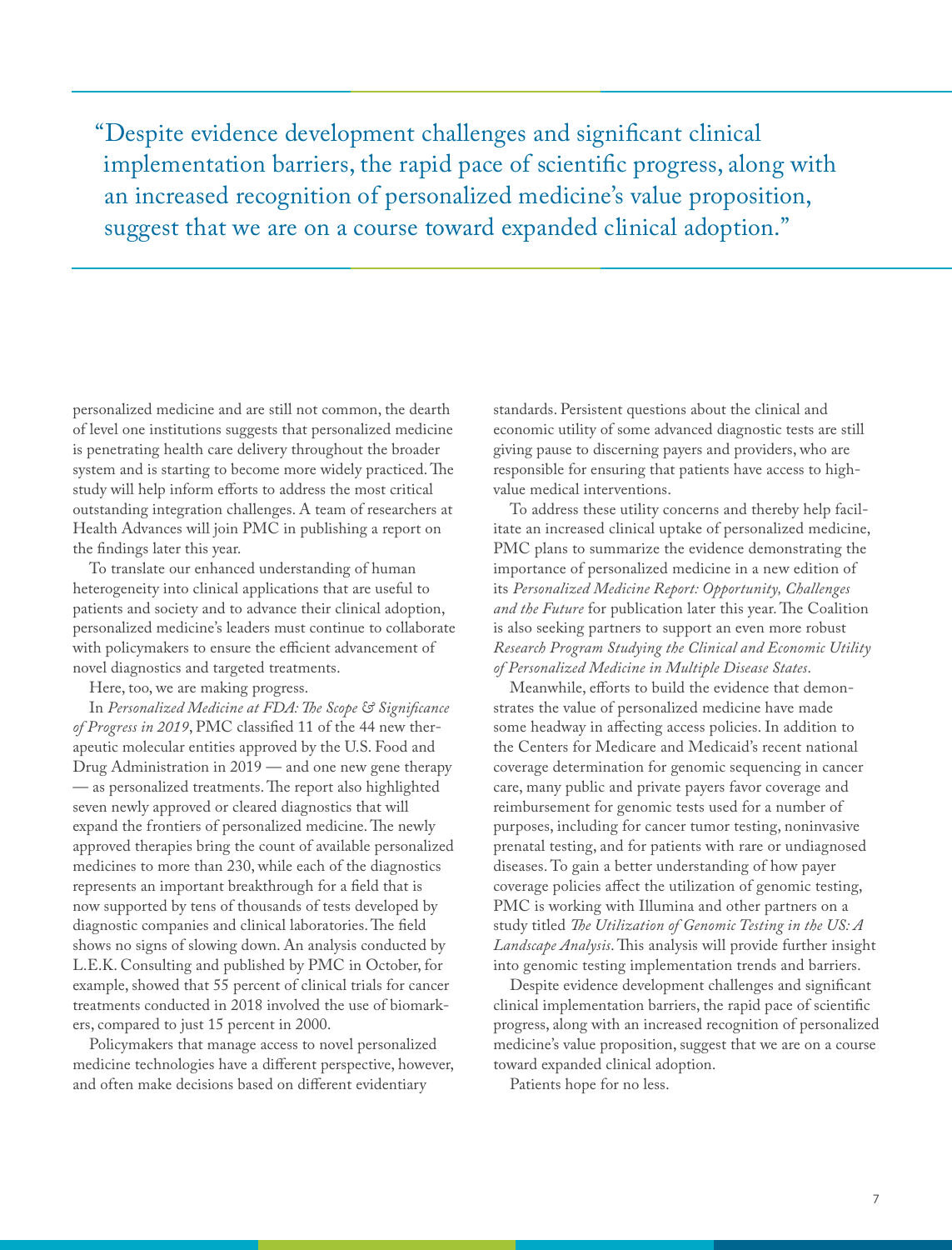#### **PUBLIC AFFAIRS BRIEF**

### As COVID-19 Spotlights Health Care Issues, Advocates Push Education on Personalized Medicine



by Christopher J. Wells, PMC Vice President, Public Affairs

**As the emergence of COVID-19 grips the global psyche**,

policymakers and citizens will increasingly turn to thought leaders in health and medicine for answers about how to equip our health systems to respond to medical challenges in a new era.

Proponents for personalized medicine are ready.

Having inspired the launch of a Congressional Personalized Medicine Caucus through earlier advocacy on Capitol Hill, most of the field's advocates are focused on preparing commentaries and reports explaining how personalized medicine offers a solution to today's health care challenges. To support these efforts in the coming months, the Personalized Medicine Coalition will virtually convene an Education Council for the first time to review and inform a campaign educating decision-makers in the private and public sectors about the significance of personalized medicine in the context of global needs in health care.

A revised edition of PMC's *Personalized Medicine Report: Opportunity, Challenges, and the Future* will form the backbone of the campaign. To be developed by Daryl Pritchard, Ph.D., Senior Vice President, Science Policy, in

consultation with the members of the Education Council, the report will summarize the evidence suggesting that by targeting more effective prevention and treatment strategies to those who will benefit, personalized medicine can make patients healthier and help us direct finite health care resources to those who need them most. It will also inform the development of a fact sheet and slide deck on the basics of personalized medicine.

PMC will encourage its network of leaders from every sector of the health care ecosystem to share the report and the supporting materials with their Congressional representatives and decision-makers in the private sector as appropriate.

The Coalition has also included a proposal to develop an online *Library of Personalized Medicine* that will serve as a clearinghouse for the available resources in personalized medicine as part of its sponsorship prospectus outlining *A Research Program Studying the Clinical and Economic Utility of Personalized Medicine in Multiple Disease States*.

Those with an interest in participating on the Education Council to help shape the messages articulated in the campaign are encouraged to be in touch with PMC staff.

"As the emergence of COVID-19 grips the global psyche, policymakers and citizens will increasingly turn to thought leaders in health and medicine for answers about how to equip our health systems to respond to medical challenges in a new era.

Proponents for personalized medicine are ready."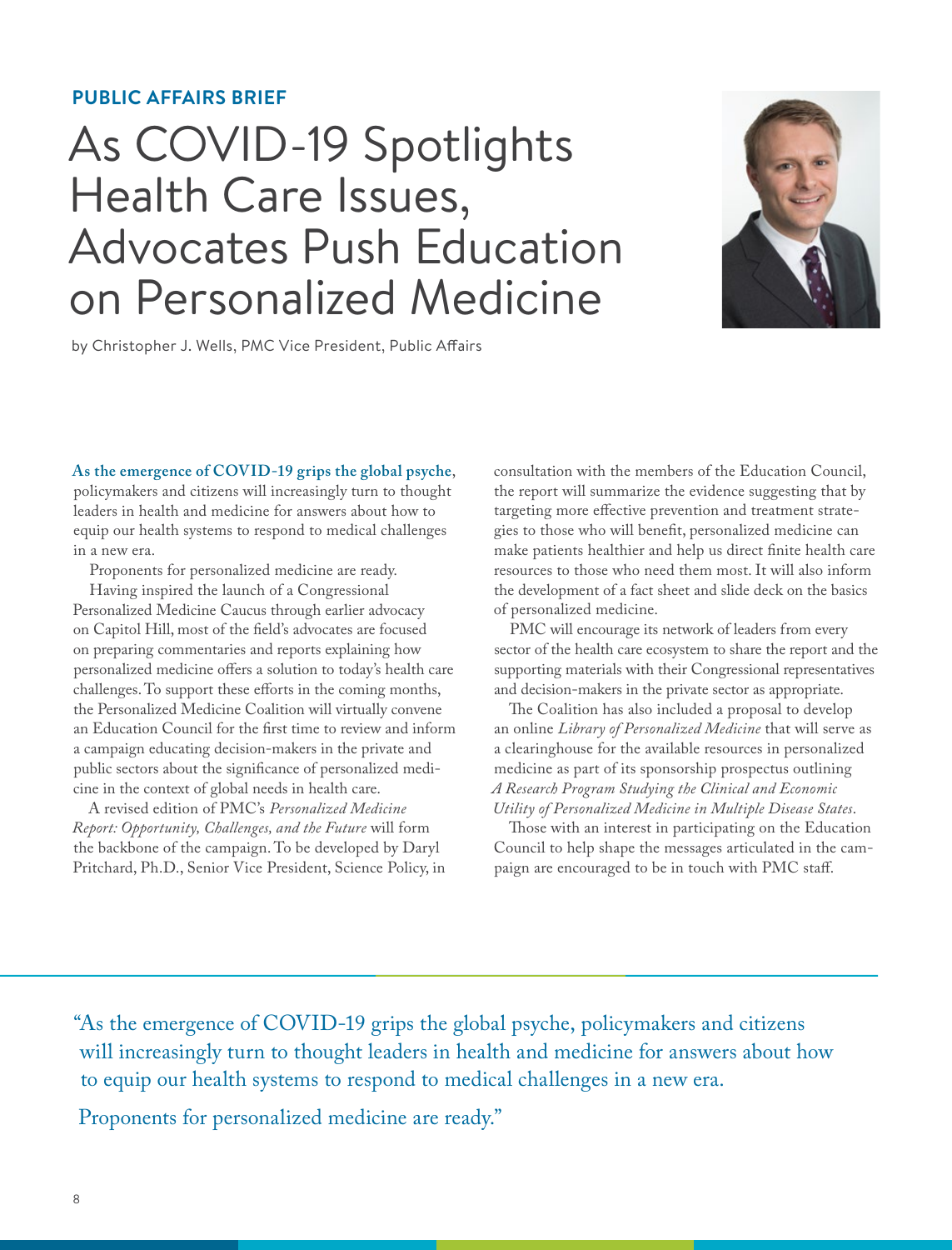### **PERSONALIZED MEDICINE**

ISSN: 1741-0541 Frequency per year: 6

Future *Querrer*<br>Medicine ISS

**Impact Factor:** 1.414 (2018)

**Personalized Medicine focuses** on the path to the translation of 'omic advances into clinical practice, including areas such as:

- Implementation science & outcomes research
- Precision public health
- Participant engagement
- Educational strategies/workforce development
- Data science & analytics
- Ethical, legal, social & economic considerations

#### **INDEXING**

Chemical Abstracts I Current Contents<sup>®</sup>/ Clinical Medicine I EMBASE/Excerpta Medica I Essential Science Indicators I Journal Citation Reports/Sdence Edition I MEDLINE/Index Medicus I Research Alert I Science Citation Index Expanded (SdSearch®) I Scopus



By covering the science, policy and business of this emerging paradigm, Personalized Medicine assists our understanding of where the field is heading, and should be essential reading for anyone with an interest in the subject.

Edward Abrahams, Personalized Medicine Coalition, USA

www.futuremedicine.com/journal/pme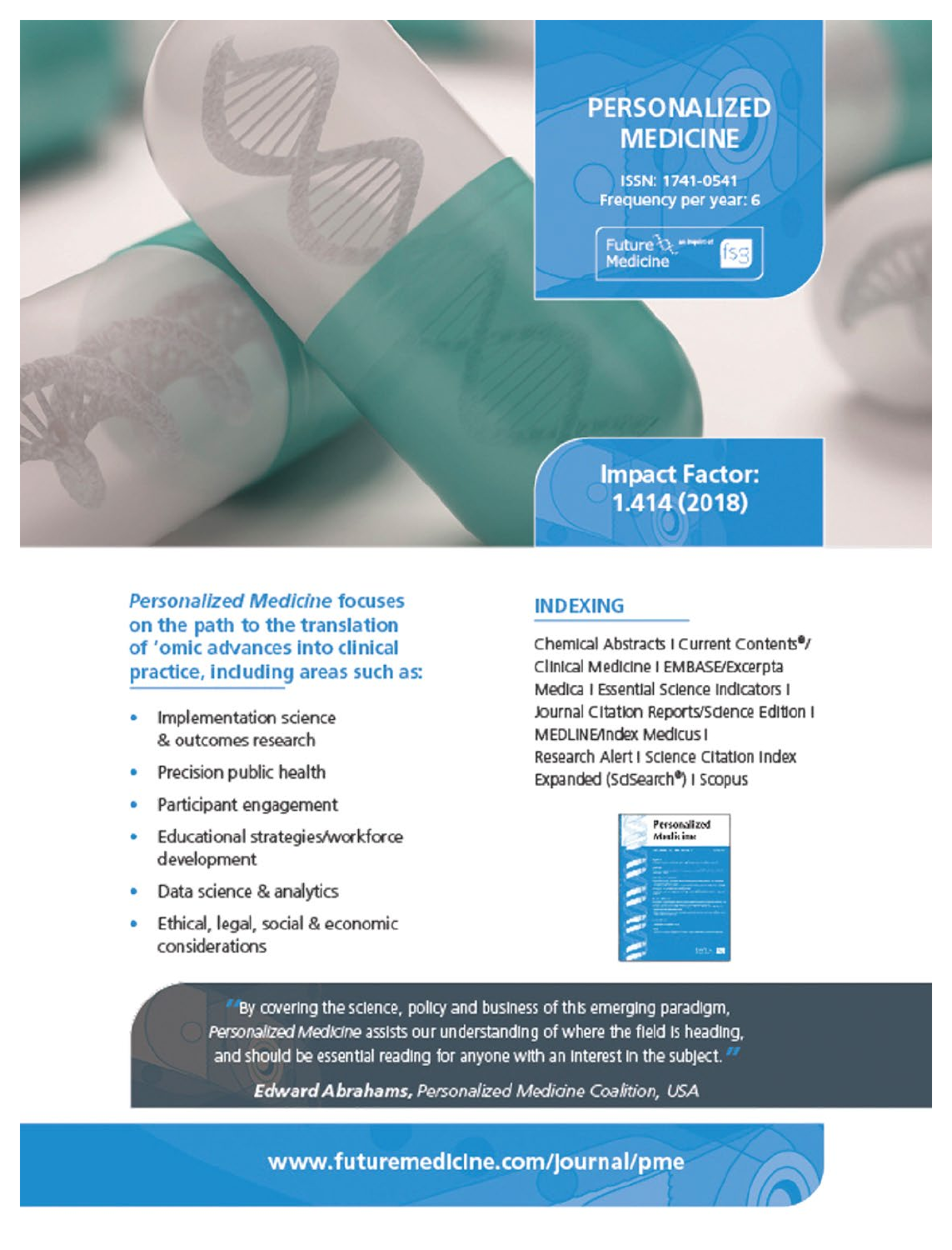#### **PERSPECTIVE IN BRIEF**

### Delivering on the Promise of Personalized Medicine

Remarks made during *Get the Medications Right: Innovations in Team-Based Care*, co-hosted by the Bipartisan Policy Center and the GTMRx Institute

by Gregory Downing, D.O., Ph.D., Founder, Innovation Horizons LLC



*The following remarks were prepared by Gregory Downing, D.O., Ph.D., Founder, Innovation Horizons LLC, for* Get the Medications Right: Innovations in Team-Based Care*, a briefing co-hosted by the Bipartisan Policy Center and the GTMRx Institute. The remarks have been lightly edited for clarity.*

**Good morning.** I'm honored to be with you here today for this important gathering. My acknowledgements to the Bipartisan Policy Center and the leadership of GTMRx for their taking up this cause.

I firmly believe that there's never been a better time to be an innovator in health care. And that's why we're here today.

I am an optimist and I believe we live in unparalleled times for research and development in the interest of the public good. This is even true for the future of preventive medicine.

I'd like to begin with a story.

So, let me tell you about Molly.

Molly is a 46-year-old school teacher whose life was changed two years ago after a fainting spell in her classroom. "Syncope of unknown etiology" is what physicians would call it for an indeterminant diagnosis.

She had no significant medical illnesses in her background but her family history included the sudden death of her father when he was 45 years old. She also had two cousins with unexplained "heart attacks" at a young age. Upon arrival to a local hospital she was diagnosed with a near fatal heart rhythm disorder that leads to heart failure.

Later, at a referral center, a cardiologist determined that she had an electrical conduction defect that affected the rhythm of her heart, related to what is known as a calcium channel abnormality. This is frequently an inherited genetic defect. Her laboratory studies included a test known as a whole genome sequence that provided her health care team with the

identity of the several inherited mutations, or changes in her DNA, that were likely responsible for the heart arrhythmia (and quite possibly the early deaths of her relatives).

The clinical challenge was that there are many types of mutations that can cause the problem, and different mutations respond better to certain anti-arrhythmic drugs, like flecainide (a class C1 anti-arrhythmic). Other patients using the same medications can become worse and potentially have a fatal drug-induced event. And, the science that correlates the mutations with the type of arrhythmia is still evolving; so this unknown represented a big dilemma for those responsible for Molly's care.

However, using the genetic information, her cardiologist, internist, and pharmacist were able to work together to develop a personalized treatment plan to guide the prevention of further arrhythmias.

As the science continues to unfold the evidence in determining the significance of each of the mutations, alerts are still sent to her health care team through her electronic medical record, enabling her medications to be changed based on the evolving information. Her health care team monitors her EKG remotely, tracks her digital prescription medication history, observes for any patient-reported side effects through a smart phone app, and updates her providers as the scientific evidence evolves to guide changes in her treatment plan — almost at a moment's notice.

Today, Molly is back in the classroom with the confidence that her care team has the most up-to-date information at their fingertips to guide her care decisions in near real-time. Molly's health care team provides the virtual guidance system needed for her care.

This is personalized medicine.

The right treatment for the right patient at the right time. How did we get here?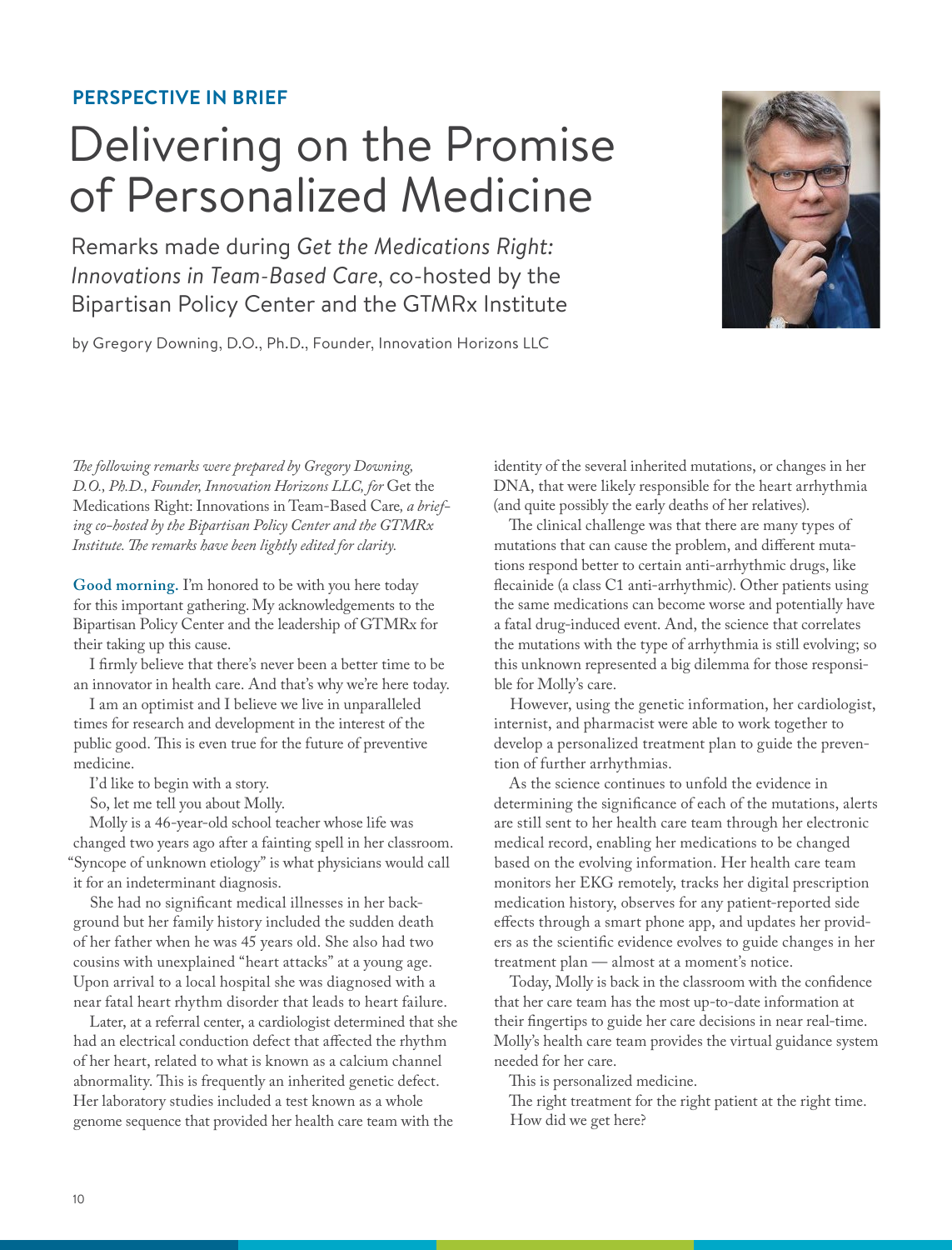#### "I am an optimist and I believe we live in unparalleled times for research and development in the interest of the public good."

In many domains of disease management today, laboratory information is being used to guide the identification of unique features of disease and conditions, as well as the selection of therapies.

From oncology to many immune disorders, targeted molecular therapies are increasingly being customized to provide the best options based on a biological feature of disease, known as a biomarker. The majority of new chemical entities approved by the U.S. Food and Drug Administration last year featured labeling language related to a test result. So, the future is here.

The "scientific framework" for personalized medicine is accelerating quickly, with many new targets, therapies, and patient management choices. The big question is, how do we engage this promise into our current practice of health care?

I'd like to mention a few of the milestones that have gotten us to the point of this combination of diagnostic test and medical treatment selection. As you will see, public policy played a big role and there is likely a lesson to be learned here for our goals ahead.

Therapeutic monitoring started in the 1970s using laboratory tests to measure blood levels and metabolism of drugs with a narrow therapeutic index or a high likelihood of toxicity, such as digoxin, a potent but toxic heart medication, and antibiotics that have kidney toxicity. All clinicians learned to guide clinical practice and decision-making through the use of this information.

In the 1980s, the use of "viral load" as a biomarker for drug activity and surrogate endpoint for monitoring of response to antiviral therapies in patients with HIV emerged. Viral load and immune markers revolutionized drug discovery and clinical care in that era.

The 1990s saw the advent of pharmacogenomics in the laboratory testing of drug metabolism enzymes and common testing to identify individuals with variations in the breakdown of drugs — many associated with serious side effects.

Warfarin, the commonly used blood thinner, is among the most notable of these, and hospitals and clinics set

up laboratories for coagulation lab monitoring of bleeding measures and testing of warfarin's drug metabolizing enzymes known as cytochrome p450. The result of abnormal metabolism led to a wide range of biological activity and potentially hemorrhage and stroke. Pharmacogenomics helped identify those at risk and guided dosing — or enabled clinicians to choose another drug.

1998 was a watershed period for the molecular therapy era. Herceptin, a drug developed by Genentech, was the first to be developed in concert with a genetic defect in the HER2neu gene in women with triple negative breast cancer. This opened the door for combination diagnostic and therapy strategies in drug development and cancer treatment, which now is nearly the mainstay of cancer therapy.

About the same time, from 1996 to 2005, a vast public-private partnership was undertaken to develop a map of the human genome that would guide scientific discovery. The development of a public database spawned an unprecedented period of scientific and technological discovery that is geared toward understanding individual biological differences in the origins of diseases and conditions in humans. The doors of biomedical research had been blown open to new understandings of disease and discovery of new treatments. Maintaining the genomic information in the public domain turned out to be a critical part of the success. (Later this was borne out by the U.S. Supreme Court decision in 2013, *Association of Molecular Pathology v. Myriad Genetics*).

In the early 2000s, public investments brought us disease maps, relatively low-cost, high-fidelity genome sequencing technology, and the earliest clinical guidelines for the appropriate use of genomic testing. FDA issued guidelines for labeling of drugs where genetic test information could inform patient prescribing use, dosage, and side effects.

Soon thereafter, there was a dramatic commercial ramp up of diagnostic genetics.

Innovative drug development programs led to targeted genetic disease therapies in rare diseases. Kalydeco, which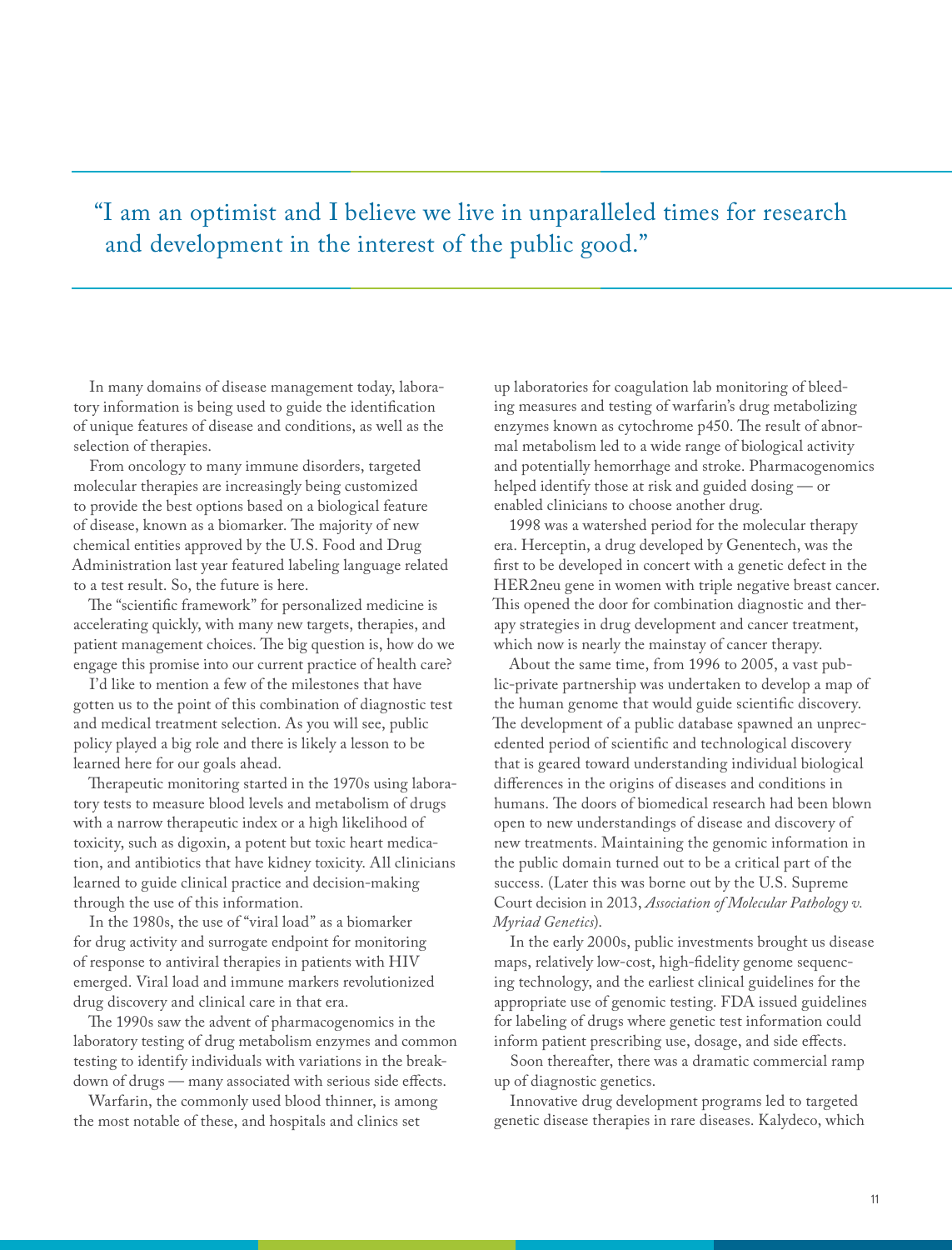emerged in 2012, was a breakthrough for some forms of cystic fibrosis, correcting the chloride channel mutation.

In 2014, FDA issued a companion therapeutic/diagnostic guidance, which has guided the pharmaceutical, device, and laboratory industry on parameters where genetic tests should be used in prescribing.

Congress has played a major role in shaping the roadmap for personalized medicine by advancing policies to address patient protections, regulatory oversight of insurance and laboratory industries, research funding, and much more.

Some examples of the government's work include:

- *• The Genetic Information Non-Discrimination Act of 2008*;
- Regulating clinical genomic testing authorities (e.g., CLIA);
- The expansion of genetic testing coverage, to include expanded access and national coverage decisions for genome sequencing in certain cancers; and
- *• The 21st Century Cures Act*.

So, public policy has charted the guideposts to personalized medicine. And, by and large, I think that federal agencies have done a good job of laying down the rules and regulations to make personalized medicine safe and accessible to those who need it.

So, where are we today with concerns about delivering on the promise of personalized medicine?

There are important challenges and shortcomings with clinical implementation and adoption of the concept of individualization of medical decision-making. Going forward, I would argue that it cannot simply be the role of government to be the pacesetters for change. To create the culture change needed, we need new incentives and broad coalitions of stakeholders to achieve the common good.

Why?

Pharmaceutical development has vastly changed in 20 years, and many of the new FDA drug approvals involve a companion diagnostic test. Health care professionals are not well trained in the practice of testing to augment decision-making about medications. They cannot interpret complicated genomic testing results. They don't know how to communicate interpretations of these tests to patients.

I'll give you an example.

In recent years, antiviral therapy for Hepatitis C has been shown to be curative for a large number of patients. But it has been shown that without the proper team care and coordination, treatment failures occur, dosing is incomplete, and an expensive therapy provides no value. A study at Geisinger Medical Center a few years ago showed that without a structured care pathway to coordinate the specialist, the testing,

and medication administration, cure rates dropped from 95 percent to around 60 percent.

Yet, providers, clinics, and health systems have struggled with systematic adoption even when clear clinical guidelines exist. Some studies show that only 40 percent of patients with newly diagnosed lung cancer have genetic studies on the tumor biopsy, despite the knowledge that treatment success is clearly related to the selection of the right molecularly targeted drugs. These are missed opportunities that cost lives.

Although improving, there are confusing insurance coverage policies for genetic testing. Prior authorizations for laboratory testing are complicated and time consuming, adding anxiety and delaying access to care.

Electronic health records systems and the lack of effective clinical decision support through them has been a big challenge, and the overwhelming amount of information in lab reports burdens providers.

What the patient needs is an integrated guidance system for the management of medical needs.

The information burden that laboratory testing and treatment selection provides is overwhelming without a system to support it. We need tools to curate the information and support provider decision-making.

We need innovation to establish coordinated care teams of health care professionals — primary care providers, pharmacists, pathologists, psychologists, geneticists, care support teams, and even new roles will emerge for addressing clinical adoption. Other barriers remain in the areas of:

- Clinical evidence development;
- Guideline development and integration into digital health tools; and
- Interpretative requirements of test results.

We lack incentives to redesign care delivery pathways and services to encourage personalized medicine practices (such as anticoagulation and pharmacogenomics clinics, uses of telehealth for genetic counseling, etc.)

What are the most important domains of work?

Information infrastructure that will make test results and treatment guidelines easily understandable and actionable is an important one. I believe that modular tool environments supported through the interoperability of data will take on greater importance than electronic health records in the future to support personalized medicine. If we can't have the data follow the patient, we will not succeed in the delivery of our promise.

Care coordination and innovative team management approaches, including patient engagement and education,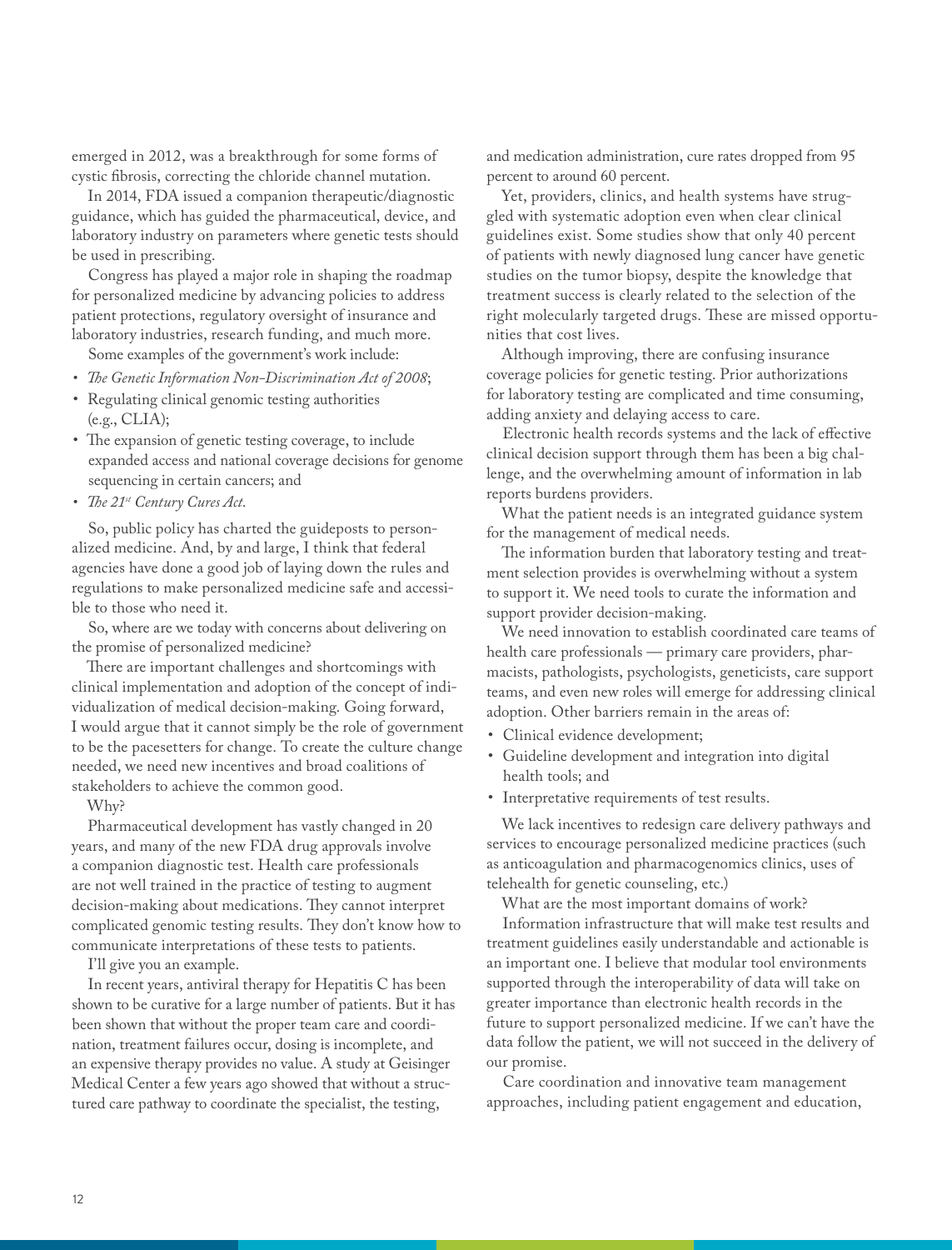advanced patient portals, and software applications, are also critical.

We also have outstanding needs for:

- New care delivery pathways for care management;
- Patient/consumer understanding of differences in population variability in response to therapy;
- Ways to assure patient access/avoidance of new health disparities/inequities; and
- Ways to plan health system/care delivery paradigms in anticipation of new therapeutic regimens.

As an example of these last two points, it is highly probable that we will have a genetic approach that can cure sickle cell disease in some patients within three to five years. That would be an amazing scientific advance.

But tell me: What are we doing now to prepare for that possibility? As I look around, I see very little. Shame on us, after all of this public investment, that we cannot have the foresight to capture and claim the benefits of our investments in the lives of people who suffer. Shame on us. We need to own up to our responsibilities by making decisions now to prepare for this avalanche of new gene therapies that science is bringing to the door of the clinic. Or, we will create new inequities in health that will cripple our public trust.



Gregory Downing, D.O., Ph.D., who is the Founder of Innovation Horizons LLC, delivered the remarks republished here during a briefing titled *Get the Medications Right: Innovations in Team-Based Care*, which took place at the Bipartisan Policy Center in Washington, DC, on February 6.

So today, we should ask: "What should personalized medicine look like in 2025?"

Will we look back 10 years from now and say that we did the best we could to optimize the benefits of science for our patients?

We must be authentic in our work going forward, as it is indeed our responsibility and our time to act to change the future of health care.



**The only publication covering the full spectrum of research, tools, and technologies impacting precision medicine**

**Get your free subscription now www.clinicalomics.com**

# $Clinic$ al)  $MICS$

Molecular Diagnostics in Precision Medi

#### Proper **Prescribing** Pharmacogenomic

g Gains Traction

**Ending** e Dïagnostic Odyssey

Counseling the Consenter

**Clinical OMICs** Supplement Al in Oncology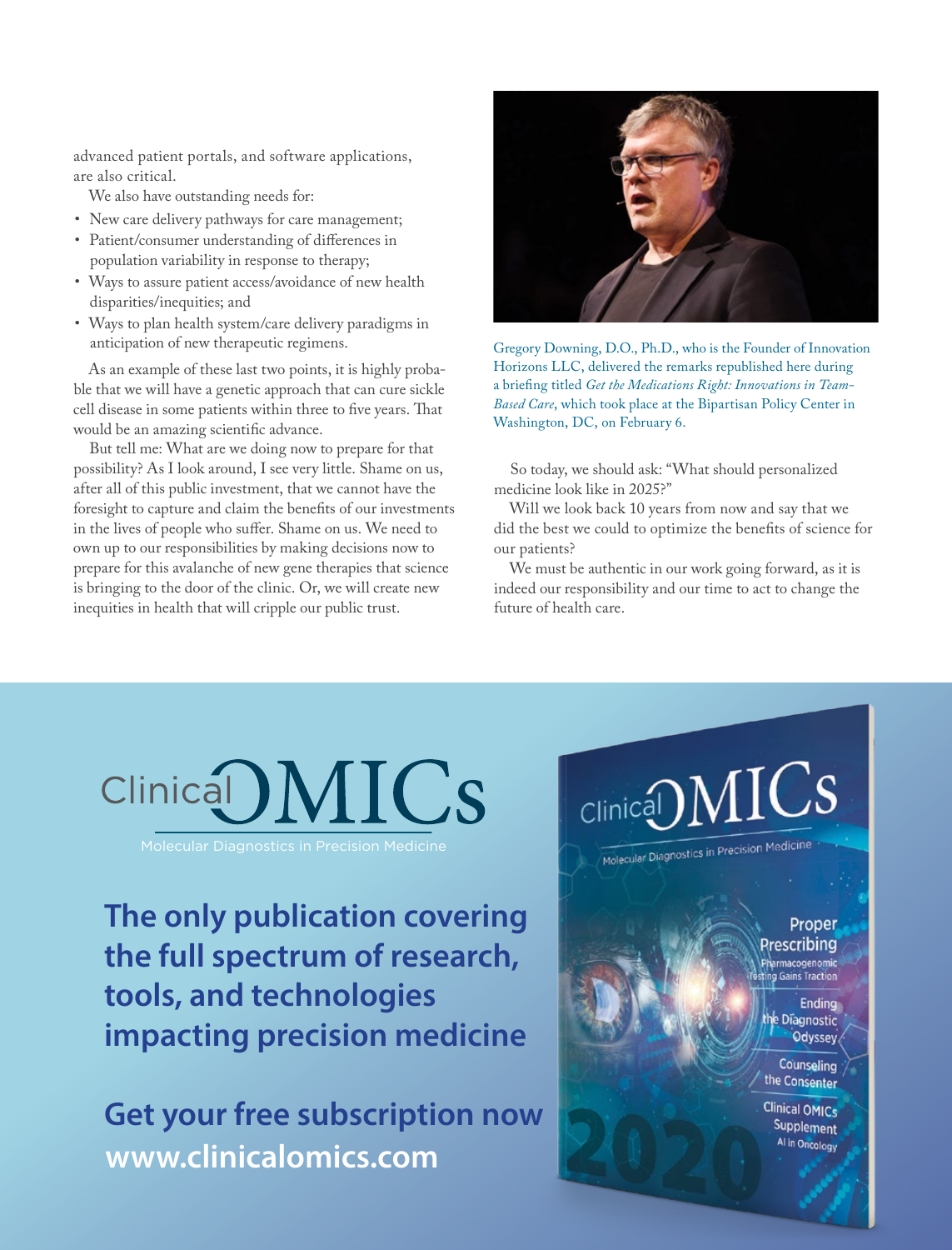#### **MEDIA BRIEF**

From the PMC News Desk

#### Providing Foundation for Personalized Medicine's Continued Advancement, Congressional Leaders Launch Personalized Medicine Caucus, Host Educational Briefing to Cultivate Additional Support for Field

In collaboration with the Personalized Medicine Coalition, the co-chairs of the newly formed Congressional Personalized Medicine Caucus co-hosted an educational briefing about personalized medicine on February 26 to explain the field's benefits for an audience of policymakers and thought leaders in health care. By cultivating additional support for personalized medicine and uniting a bipartisan group of lawmakers committed to protecting and advancing the field, the bicameral caucus will provide a foundation for personalized medicine's continued development. Another briefing is tentatively scheduled for the month of June.

"The co-chairs should be commended for convening a bipartisan group of lawmakers who are committed to advancing personalized medicine to improve patient care and make our health system more efficient," said PMC President Edward Abrahams.

See *GenomeWeb* (subscription content): "Congressional Caucus Working to Raise Personalized Medicine Awareness Among Legislators"

See *Politico*: "White House Health Week: New Caucus (Not That One)" (February/March 2020)

#### As Contested Regulatory Landscape Continues to Deter Investment in Personalized Medicine Diagnostics, FDA Publishes Table of Pharmacogenetic Associations to Outline Drug-Gene Associations It Believes are Established Enough to Support Testing

As members of the diagnostic testing community expressed concerns in February about the legality and clinical consequences of the U.S. Food and Drug Administration's efforts to stop the marketing of tests for drug-gene associations that some leaders believe are wellestablished in medical literature, FDA published a Table of Pharmacogenetic Associations listing the associations the agency believes are backed by "sufficient evidence to support diagnostic testing." The publication of the Table adds yet another wrinkle to the ongoing debate about the most appropriate roles for various governmental agencies in overseeing the development of diagnostics. The contested landscape continues to deter investments in test upon which personalized medicine's advancement partly depends.

In the absence of a legislative solution, Edward Abrahams, President, Personalized Medicine Coalition, told *STAT News* that he hopes the additional clarity provided in the table "leads to more investment in linking therapies to diagnostics."

See *STAT News* (subscription content): "FDA Names Genes That May Interact With Specific Drugs, Offering Clarity to Genetic Testing Industry" (February 2020)

#### Demonstrating Importance of Personalized Medicine to Future of Health Care, Report Underlines Benefits of Personalized Medicine Products Advanced by FDA in 2019

In the latest installment of its annual report on the U.S. Food and Drug Administration's activities in personalized medicine, the Personalized Medicine Coalition explains how 12 personalized treatments and seven diagnostics FDA approved or cleared in 2019 will improve patient care and make the health system more efficient by addressing root causes of rare diseases, expanding treatment options for cancer patients, and targeting therapies to responder populations. In classifying 11 of the 44 (25 percent) new therapeutic molecular entities FDA approved last year as personalized medicines, this year's report marks the sixth straight year that personalized medicines have accounted for more than 20 percent of the agency's new drug approvals.

The annual report is designed to raise the profile of personalized medicine and underline its significance to the future of health care.

"*Personalized Medicine at FDA: The Scope & Significance of Progress in 2019* reminds us that personalized medicine offers new hope to patients with devastating diseases as well as opportunities to avoid prescribing therapies that will be unsafe or ineffective for certain populations of patients," said PMC President Edward Abrahams.

See *GenomeWeb* (subscription content): "Even More Personalized Medicines"

See *HealthITAnalytics*: "FDA Approvals Advance Precision Medicine, Genomics Treatments" (February 2020)

#### Summary of *15th Annual Personalized Medicine Conference at Harvard Medical School* Underlines Significance of 'Shared Value' to Future of Personalized Medicine

In a review of *The 15th Annual Personalized Medicine Conference at Harvard Medical School* recently published in *Personalized Medicine*, a peer-reviewed academic journal, Christopher J. Wells, Vice President, Public Affairs, Personalized Medicine Coalition, reports participants' conclusions about the need for cross-sector collaboration to advance the field. Wells considers solutions presented by conference participants in the context of the concept of "shared value," which was defined by Mark R. Kramer and Marc W. Pfitzer in the *Harvard Business Review* for October of 2016

as the economically and socially desirable result of "policies and practices that contribute to competitive advantage while strengthening the communities in which a company operates." In the concluding section of the review, Wells quotes William S. Dalton, Ph.D., M.D., Founder, Executive Chairman, M2Gen, to summarize why the concept of shared value should drive future progress in health care and personalized medicine.

"There is a need for multiple partners to come together to create resources that will benefit all stakeholders," Dalton said. "This will require not only data-sharing, but also the ability to collaborate and use these data. No one stakeholder can do it by itself."

See *Personalized Medicine*: "A Consensus on Collaboration: Reviewing the 15<sup>th</sup> Annual Personalized Medicine Conference at Harvard Medical School" (February 2020)

#### Following Dialogue With Proponents for Personalized Medicine, ICER Alters Value Assessment Methodology to Better Account for Value of Targeted Treatment, Improving Reimbursement Outlook for Field

In an article published in November of 2019 by the *American Journal of Managed Care (AJMC)*, a team of authors including Daryl Pritchard, Ph.D., Senior Vice President, Science Policy, Personalized Medicine Coalition, suggested that because payers may use the Institute for Clinical and Economic Review (ICER)'s conclusions about the value of various therapies to develop coverage decisions that are applicable to all of their beneficiaries, technical shortcomings in the way ICER's framework accounts for personalized medicine "could result in therapies that may be highly effective and cost-effective for one particular group of patients not receiving coverage and reimbursement because they are not cost-effective for everyone."

In a response to the article published in the same issue of *AJMC*, Steven D. Pearson, M.D., M.Sc., President, ICER, confirmed the Institute's commitment to assessing the cost-effectiveness of personalized medicines for different subgroups of patients, but said the Institute's requests for the data necessary to do so often go unfulfilled.

In January, ICER altered the methodology underpinning its value assessments to better account for personalized medicine's benefits.

See *American Journal of Managed Care*: "One Size Does Not Always Fit All in Value Assessment"

See *American Journal of Managed Care*: "Value Assessment and Heterogeneity: Another Side to the Story"

See *ICER*: "ICER Finalizes 2020 Updates to Methods and Public Meeting Procedures for Value Assessment Framework" (November 2019/January 2020)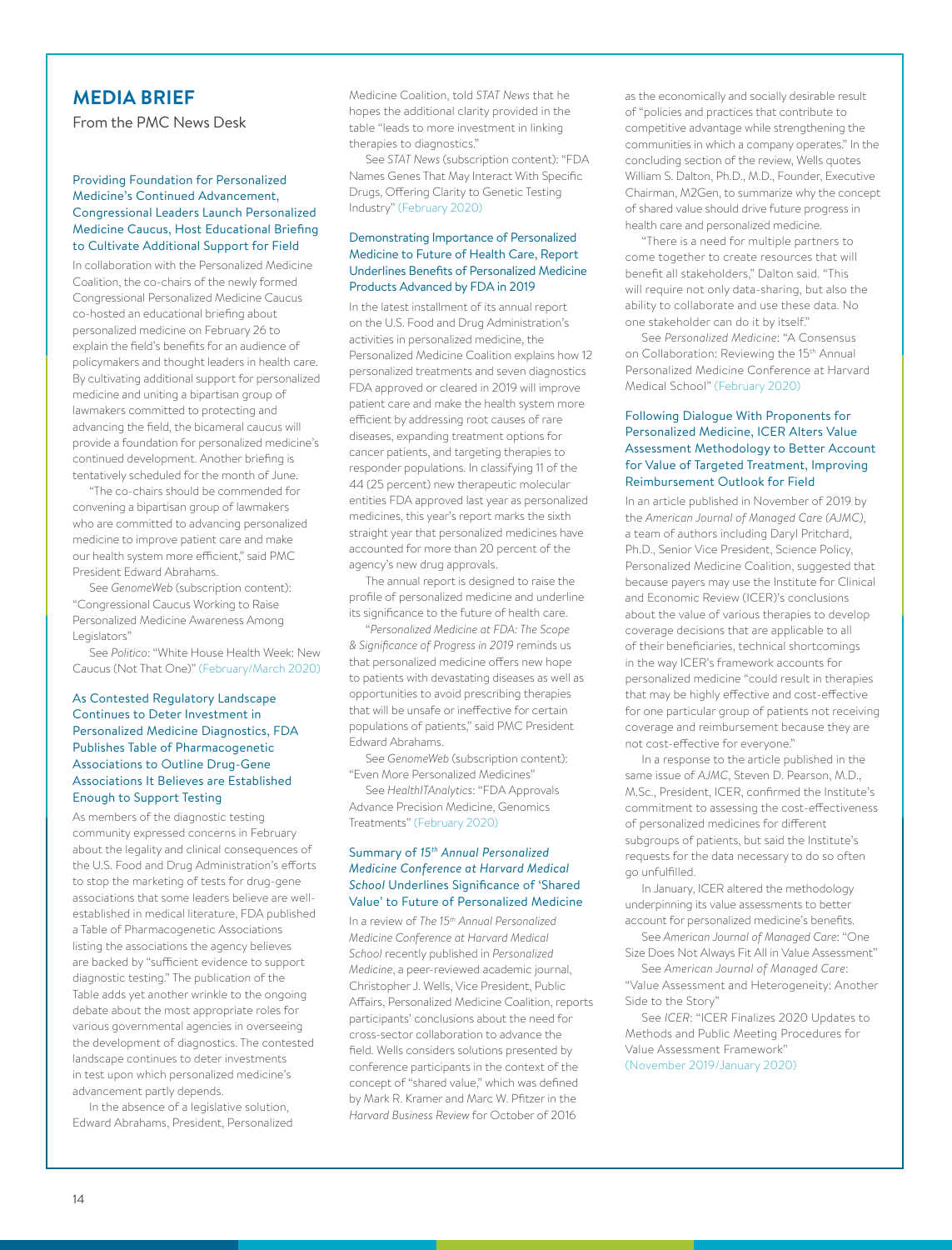#### PMC MEMBERSHIP MARCH 2020

#### CLINICAL LABORATORY TESTING SERVICES

Dasman Diabetes Institute Invitae Laboratory Corporation of America (LabCorp) Quest Diagnostics

#### DIAGNOSTIC COMPANIES

Adaptive Biotechnologies Admera Health Agendia NV Agilent Technologies Alacris Theranostics GmbH Almac Diagnostics Asuragen Caprion Proteomics Caris Life Sciences Circulogene Clarigent Health Cofactor Genomics **Diaceutics** Exact Sciences Foundation Medicine, Inc. GeneCentric Therapeutics GRAIL, Inc. Guardant Health MolecularMD Myriad Genetics NanoString Technologies Olaris Therapeutics Personalis QIAGEN, Inc. Roche Diagnostics RxGenomix Scipher Medicine Siemens Healthcare Diagnostics, Inc. SomaLogic, Inc. Thrive Zionexa US Corporation

#### EMERGING BIOTECH/ PHARMACEUTICAL COMPANIES

EQRx Freenome Helix Immatics US Legend Biotech **PAREXEL** Regeneron Tango Therapeutics WuXiNextCODE

#### HEALTH INSURANCE COMPANIES

Harvard Pilgrim Health Care

#### INDUSTRY/TRADE ASSOCIATIONS

American Clinical Laboratory Association BIO (Biotechnology Innovation Organization) Biocom PhRMA

#### IT/INFORMATICS COMPANIES

2bPrecise Change Healthcare DNAnexus Flatiron Health

GNS Healthcare M2Gen Medidata P4-ML PierianDx Salutary, Inc. Syapse Translational Software XIFIN, Inc.

#### LARGE BIOTECH/ PHARMACEUTICAL COMPANIES

AbbVie Amgen, Inc. Astellas Pharma Global Development AstraZeneca Pharmaceuticals Bausch Health Companies Bayer Biogen Blueprint Medicines Bristol-Myers Squibb Eli Lilly and Company Genentech, Inc. GlaxoSmithKline Johnson & Johnson Merck & Co. Novartis Pfizer, Inc. Takeda Pharmaceuticals, Inc.

#### NUTRITION, HEALTH & WELLNESS COMPANIES Preventive Partners

#### PATIENT ADVOCACY GROUPS

Accelerated Cure Project for Multiple Sclerosis Alliance for Aging Research Alzheimer's Foundation of America Asian and Pacific Islander American Health Forum Bulgarian Association for Personalized Medicine Canadian Organization for Rare Disorders Clearity Foundation Colorectal Cancer Alliance CureDuchenne Emily's Entourage EveryLife Foundation for Rare Disease Fight Colorectal Cancer Friends of Cancer Research Global Liver Institute GO2 Foundation for Lung Cancer HealthyWomen International Cancer Advocacy Network ("ICAN") LUNGevity Foundation Multiple Myeloma Research Foundation National Alliance Against Disparities in Patient Health National Alliance for Hispanic Health National Health Council National Patient Advocate Foundation OpenOme Team Trevor

#### PERSONALIZED MEDICINE SERVICE PROVIDERS

CareDx Coriell Life Sciences Genome Medical Michael J. Bauer, M.D., & Associates, Inc. Sema4 Sengenics Tempus

#### RESEARCH, EDUCATION & CLINICAL CARE INSTITUTIONS

American Association for Cancer Research (AACR) American Medical Association (AMA) Arizona State University Association for Molecular Pathology (AMP) Brown University Business Finland Cancer Treatment Centers of America Cello Health BioConsulting College of American Pathologists Colorado Center for Personalized *Medicine* CommonSpirit Health Coriell Institute for Medical Research Duke Center for Research on Personalized Health Care Essentia Institute of Rural Health European Infrastructure for Translational Medicine Harvard Business School Hospital Albert Einstein Instituto de Salud Carlos III Intermountain Healthcare Johns Hopkins Individualized Health King Faisal Specialist Hospital and Research Centre MaineHealth Accountable Care Organization Manchester University School of Pharmacy Marshfield Clinic Mayo Clinic MD Anderson – Institute for Personalized Cancer Therapy MITRE Corporation Moffitt Cancer Center National Pharmaceutical Council Nicklaus Children's Hospital Research Institute NorthShore University Health System North Carolina Biotechnology Center Precision Health Initiative at Cedars-Sinai Qatar Biobank Sanford Imagenetics, Sanford Health Shenandoah University Swedish Cancer Institute Teachers' Retirement System of Kentucky The Christ Hospital The Jackson Laboratory Thomas Jefferson University Translational Genomics Research Institute (Tgen)

UC Davis Mouse Biology Program University of Alabama, Birmingham University of California, San Francisco (UCSF) University of Pennsylvania Health System University of Rochester University of South Florida Morsani College of Medicine Vanderbilt University Medical Center West Cancer Center

#### RESEARCH TOOL COMPANIES

Illumina, Inc. Thermo Fisher Scientific

#### STRATEGIC PARTNERS

Alva10 Arnold & Porter Artisan Healthcare Consulting Bioscience Valuation BSV GmbH Blue Latitude Health Boston Healthcare Associates Bradford Power Bruce Quinn Associates Cambridge Cancer Genomics Cambridge Healthtech Institute Center for Individual Opportunity ConText ConvergeHEALTH by Deloitte Defined Health EdgeTech Law, LLP Foley & Lardner, LLP Foley Hoag, LLP Goldbug Strategies, LLC Health Advances, LLC Hogan Lovells, LLP Innovation Horizons Innovation Policy Solutions Jane Binger, Ed.D. Jared Schwartz, M.D., Ph.D., LLC L.E.K. Consulting McDermott Will & Emery Neil A. Belson, LLC Ogilvy S.D. Averbuch Consulting, LLC Slone Partners *The Journal of Precision Medicine*  Truc Nguyen, M.D., Ph.D. United States Pharmacopeial Convention (USP) W2O Group William P. Stanford, M.D., Ph.D.

#### VENTURE CAPITAL

GreyBird Ventures, LLC Health Catalyst Capital Management,  $\Box$ C Kleiner Perkins Caufield & Byers Section 32 Third Rock Ventures, LLC